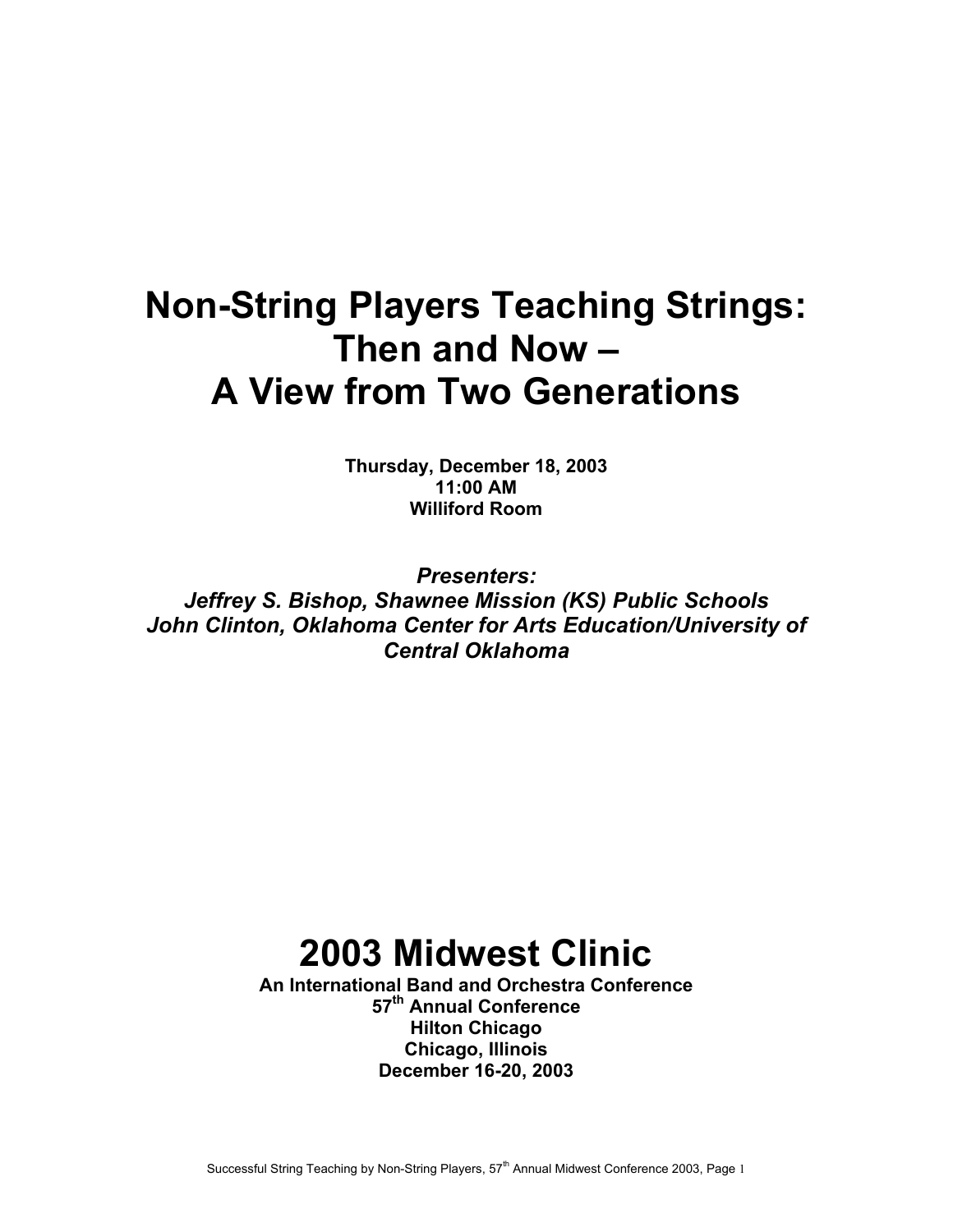# **Non-String Players Teaching Strings: Then and Now - A View from Two Generations**  *Presenters: Jeffrey S. Bishop, Shawnee Mission Public Schools John Clinton, Oklahoma Center for Arts Education, University of Central Oklahoma*

# *Thursday, December 18, 2003*

- I. Introduction and Experiences of the Presenters
- II. The Basics: What you need to know to get started at each level
	- A. Elementary Strings
		- 1. Recruiting, Retention, and the Role of Personality
		- 2. Professional Relations
		- 3. Rehearsing: Now What?
			- a. Room Logistics: Teaching in the Restroom?
			- b. Tuning: How, When, and Why?
			- c. Philosophical Debate: Technique or Music
			- d. Literature
	- B. Middle Level Strings
		- 1. Before Rehearsal (Summer-time Blues)
		- 2. Rehearsal Set-Up and Etiquette
		- 3. Admit What You Don't Know
		- 4. Literature
	- C. High School Strings
		- 1. Before Rehearsal
		- 2. Professional Relations: Who's Feeding Whom?
		- 3. Rehearsal Procedures
		- 4. Literature
- III. So You're Hooked: Now What?
	- A. Lessons? For YOU and Your Students!
	- B. Literature: Getting to Know the Beast
		- 1. ASTA with NSOA Reading Folders
		- 2. MENC Super List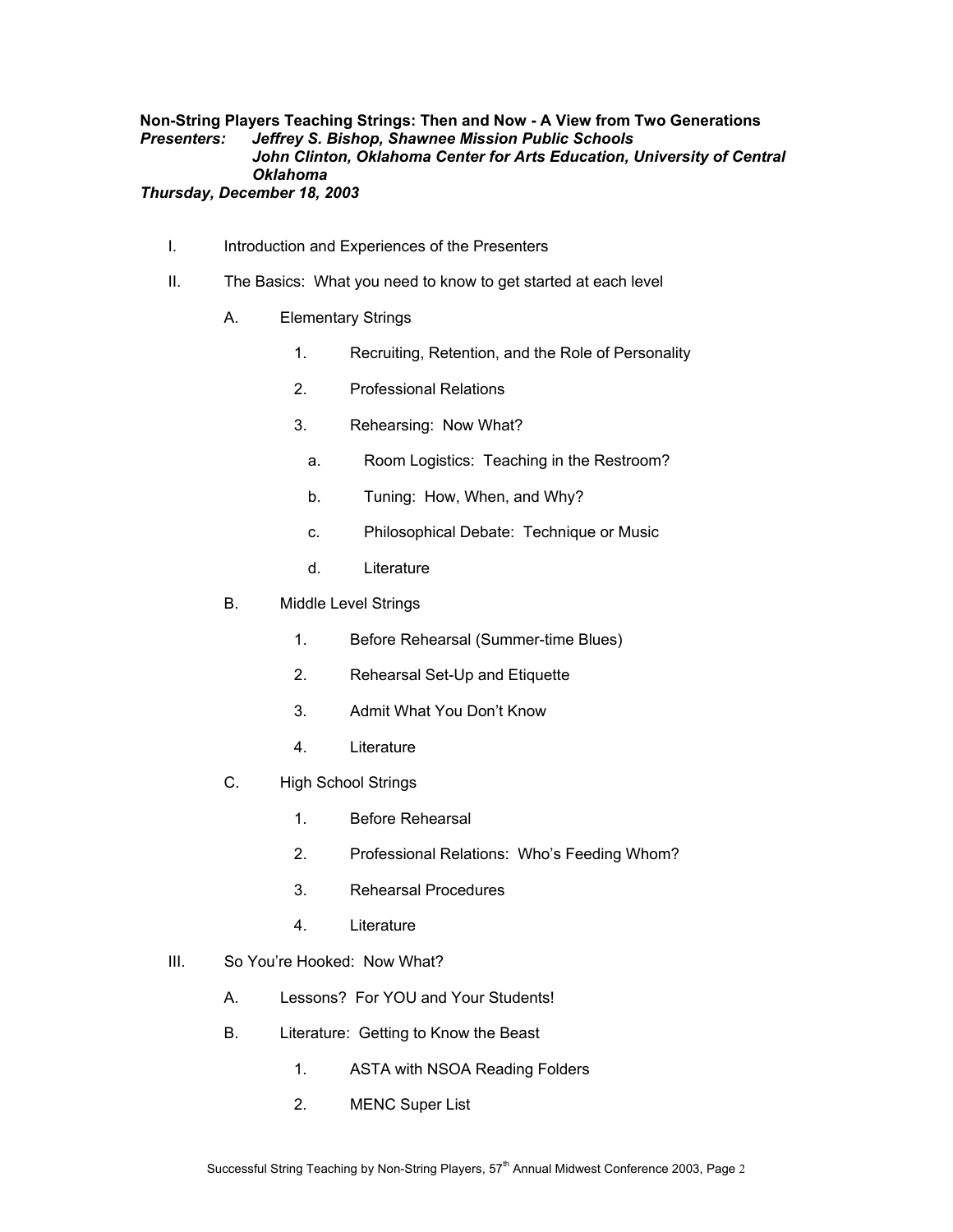- 3. Colleagues
- C. Technical Exercises for Each Instrument
	- 1. Technique Books for Each Instrument
	- 2. Technical Implications for Each Instrument
		- a. Composing/Arranging for Strings
		- b. "Why is so hard on ?"
- IV. Applying What You Already Know as a Band or Choir Teacher
	- A. Breath = Bow
	- B. Posture Perfect
	- C. Make it Look Right WYSIWYG
	- D. Why Does the Band Get All the Cool Stuff? Other Ideas…
- V. How to Sound Like a String Player (Annoying the Conductor 101)
	- A. The General Terms from Band/Choir
	- B. Bowing Terms The Real Story
	- C. Other Terms
- VI. Resources for the String Teacher

#### **GENERAL REFERENCE**

American String Teachers Association (1986). String Syllabus: Violin, Viola, Violoncello, Double Bass. Bryn Mawr, PA: Author.

Hopkins, Michael (2001). The String Pedagogy Notebook: A Resource for Teachers and Performers compiled by Michael Hopkins http://www.uvm.edu/~mhopkins

Music Educators National Conference (1988). The Complete String Guide: Standards, Programs, Purchase, and Maintenance. Reston, VA: Author.

## **BOWING**

Gigante, Charles (1986). Manual of orchestral bowing. Bryn Mawr, PA: American String Teachers Association.

Green, Elizabeth A. H. (1980). Orchestral bowings and routines (2nd ed.). Ann Arbor, MI: Campus Publishers.

Rabin, Marvin, & Smith, Priscilla (1992). Guide to Orchestral Bowings Through Musical Styles, video. Madison: University of Wisconsin.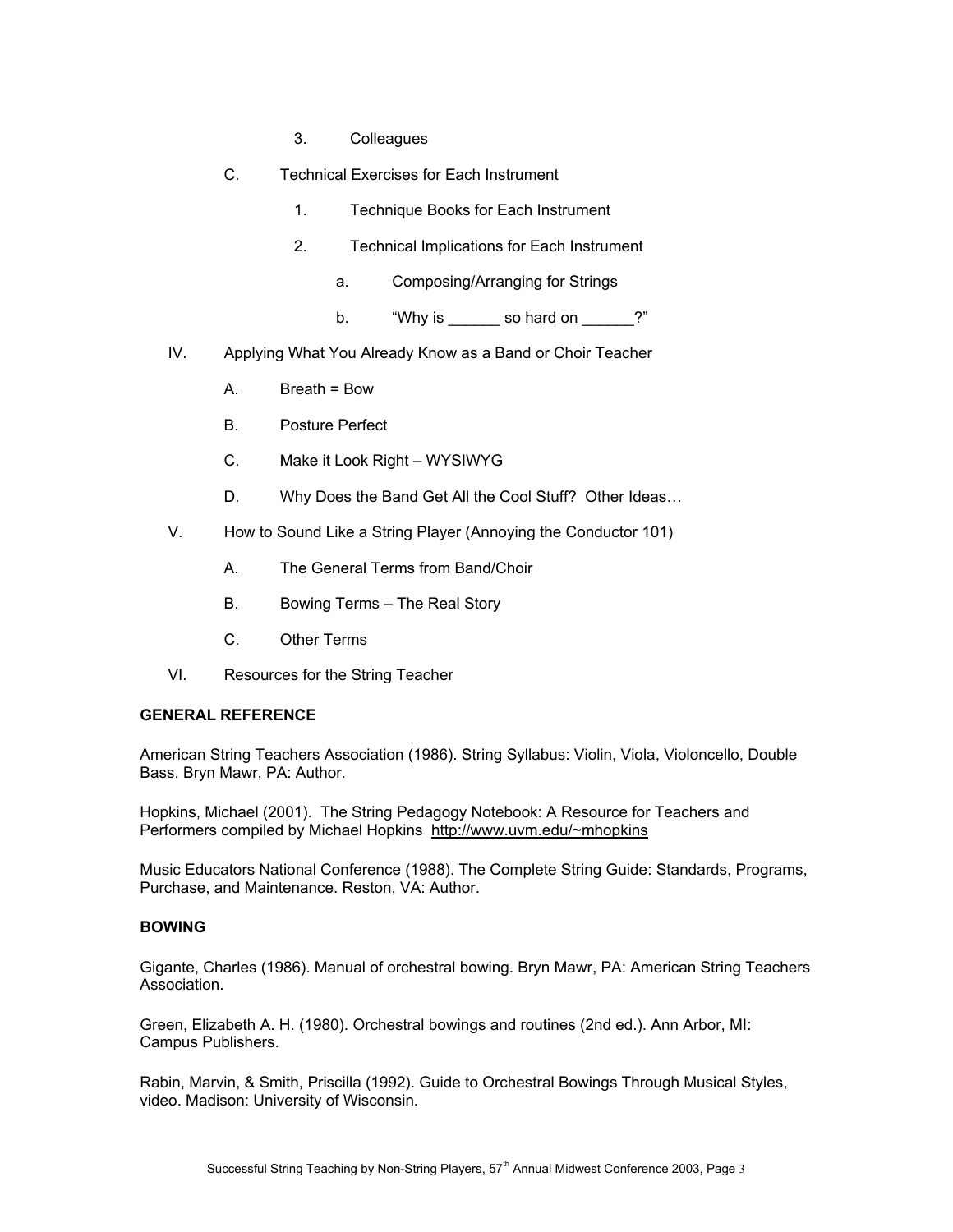## **FOR PARENTS**

Fink, Lorraine (1977). A parent's Guide to string instrument study: Helpful information for families with children studying orchestral string instruments. San Diego, CA: Kjos West.

#### **REHEARSAL TECHNIQUES**

Clinton, John (2002). Rehearsing the Whole Orchestra—Getting the Most Out of Your Full Orchestra. Midwest International Band and Orchestra Clinic. Unpublished presentation.

Re Gattiker, Irvin (1977). Complete book of rehearsal techniques for the high school orchestra. West Nyack, NY: Parker Publishing.

#### **STRING/ORCHESTRA TEACHING**

Colwell, Richard J. (1992). The Teaching of Instrumental Music (2nd ed.). Englewood Cliffs, NJ: Prentice Hall.

Cook, Clifford A. (1957). String teaching and some related topics. American String Teachers Association.

Dillon, Jacquelyn A. & Kriechbaum, Casimer B., Jr. (1978). How to design and teach a successful school string and orchestra program. San Diego, CA: Kjos West.

Green, Elizabeth (1992). Teaching String Instruments in Classes. Bryn Mawr, PA: American String Teachers Association.

Lamb, Norman(1990). Guide to Teaching Strings (5th ed.). Dubuque, IA: Wm. C. Brown Publishers.

Music Educators National Conference (1991). Teaching Stringed Instruments: A Course of Study. Reston, VA: Author.

Rabin, Marvin (19 ). Rabin on Strings, video. Madison: University of Wisconsin.

Rolland, Paul & Mutschler, Marla (1974). The teaching of action in string playing: Developmental and remedial techniques. Urbana, IL: Illinois String Research Associates.

Suzuki, Shinichi (1983). Nurtured by love: The classic approach to talent education (2nd ed.). Smithtown, NY: Exposition Press.

Tanglewood String Symposium (Louis Krasner, Chairman) (1965). String Problems, Players and Paucity. Syracuse, NY: Berkshire Music Center with the Cooperaton of the School of Music, Syracuse University.

Winberg & Salus (199 ). Stretching for strings. Bryn Mawr, PA: American String Teachers Association.

Young, Phyllis (1986). The string play: The drama of playing and teaching strings. Austin: University of Texas Press.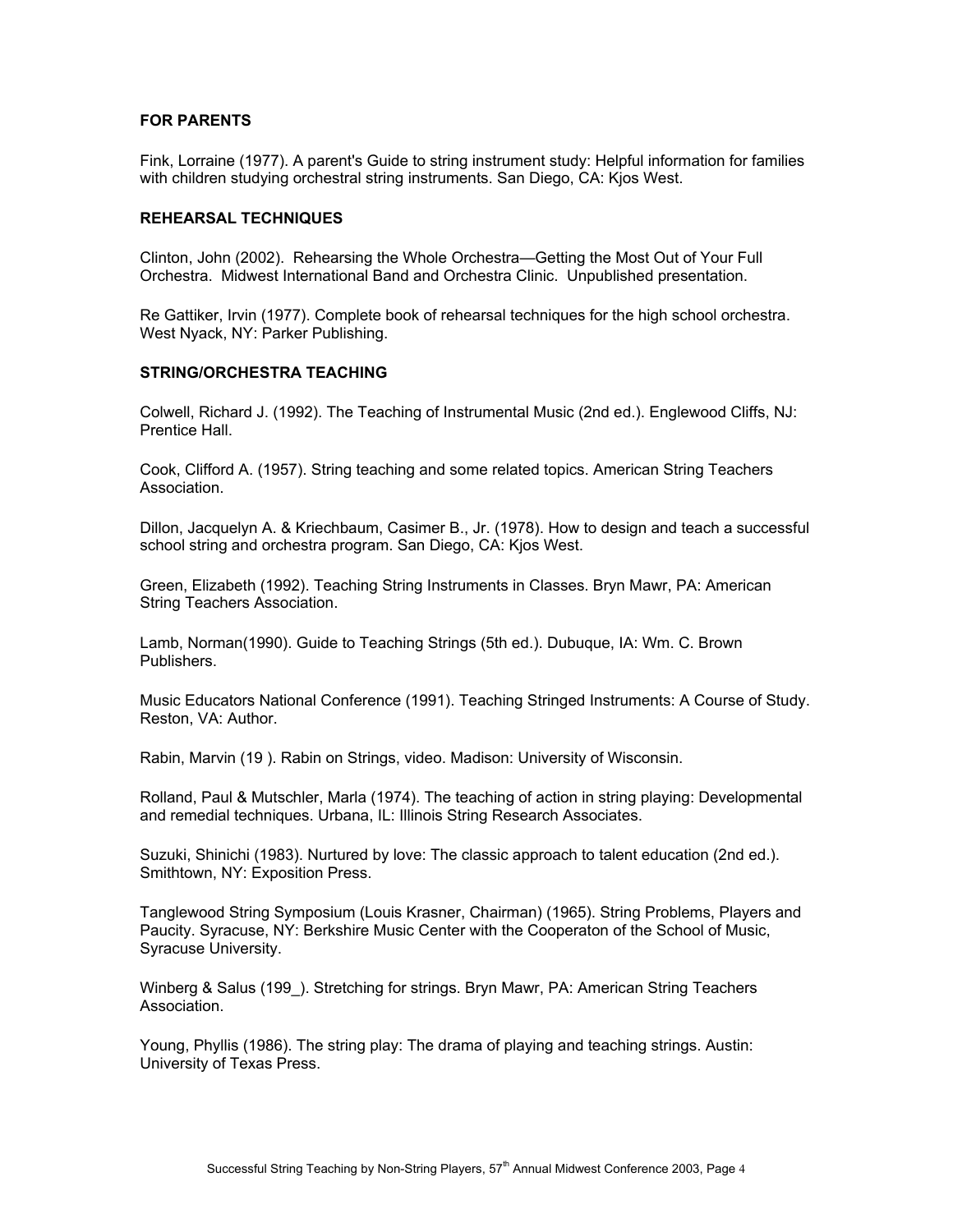#### **Presenters**



**Jeffrey S. Bishop Director of Orchestras Shawnee Mission Northwest High School** 

Contact Information: SMNW High School 12701 W.  $67<sup>th</sup>$  Street SM, KS 66216-2599 (913) 993-7337 Office (913) 993-7499 FAX nwbishop@smsd.org Email Jeffrey S. Bishop is a sought-after composer of educational literature. His works for string orchestra, full orchestra, and concert band have been commissioned and performed throughout the United States, Mexico, and Europe. He is the recipient of the 1997 National School Orchestra Association Composition Award for his "Symphony for Strings No. 1". Recent Commissions include: "Dialogue for Violin and Cello", commissioned by the Moorhead, Minnesota  $6<sup>th</sup>$  Grade Orchestra for their appearance at the 2003 ASTA with NSOA National Conference; "Ballade" for the Olathe, Kansas High School Orchestra for their appearance at the 2003 Kansas Music Educators Association In-Service Workshop; and "Upward Into the Castle Dark," for the Texas Music Educators Association Region IX Junior High Symphony. He has nearly two-dozen compositions for band and orchestra published by the Neil A. Kjos Music Company, Wingert-Jones Music, and C. Alan Publications. He is a member of the American Society of Composers, Authors and Publishers (ASCAP).

Mr. Bishop is currently in his sixth year as Director of Orchestras at Shawnee Mission Northwest High School in suburban Kansas City. Under his direction, the Northwest Orchestra program has grown from 15 members in one orchestra, to over 85 members in three classes. In addition to the classes that meet during the school day, the Northwest Symphony Orchestra rehearses one evening each week, bringing together the top string and wind/percussion players in the school. The Northwest Symphony Orchestra was selected to perform at the 2002 Kansas Music Educators In-Service Workshop. He is also the director of the Northwest Early Music Ensemble, one of only a handful of instrumental Renaissance ensembles on the high school level in the United States. In addition to his duties as orchestra director, Mr. Bishop is also the Coordinator of Fine Arts at SMNW, where he directs the departments of Art, Music, and Drama.

Mr. Bishop also serves as a Music Director/Conductor with the Youth Symphony of Kansas City. Now in his sixth year with the organization, he conducts the Symphonette Orchestra, the youngest of the full orchestras. The YSKC program also includes two intermediate full orchestras and advanced symphony orchestra, as well as a preparatory string orchestra and two flute choirs.

Mr. Bishop appears often as clinician, adjudicator, and guest conductor/composer throughout the United States. Recent appearances include: guest composer/conductor at Northwest Missouri State University; and conductor, Texas Music Educators Association Region IX Junior High Symphony Orchestra.

In addition to his awards as a composer, he has been recognized for his skills as an educator. In 2001 the SMNW Parent Teacher Association awarded him the Lifetime Membership Award in recognition of the growth of the orchestra program. He has served as an online mentor for the MENC Orchestra Member Forum.

Jeffrey is married to fellow string pedagogue Amy Fear-Bishop, Director of Orchestras at Blue Valley High School (Stilwell, KS). Amy maintains an active cello studio in their home in addition to her activities as teacher and conductor. She is the ASTA with NSOA New Music Reading Folders Coordinator. They are the proud parents of three cats and one very spoiled dog. They live in a very fuzzy house in Prairie Village, Kansas.